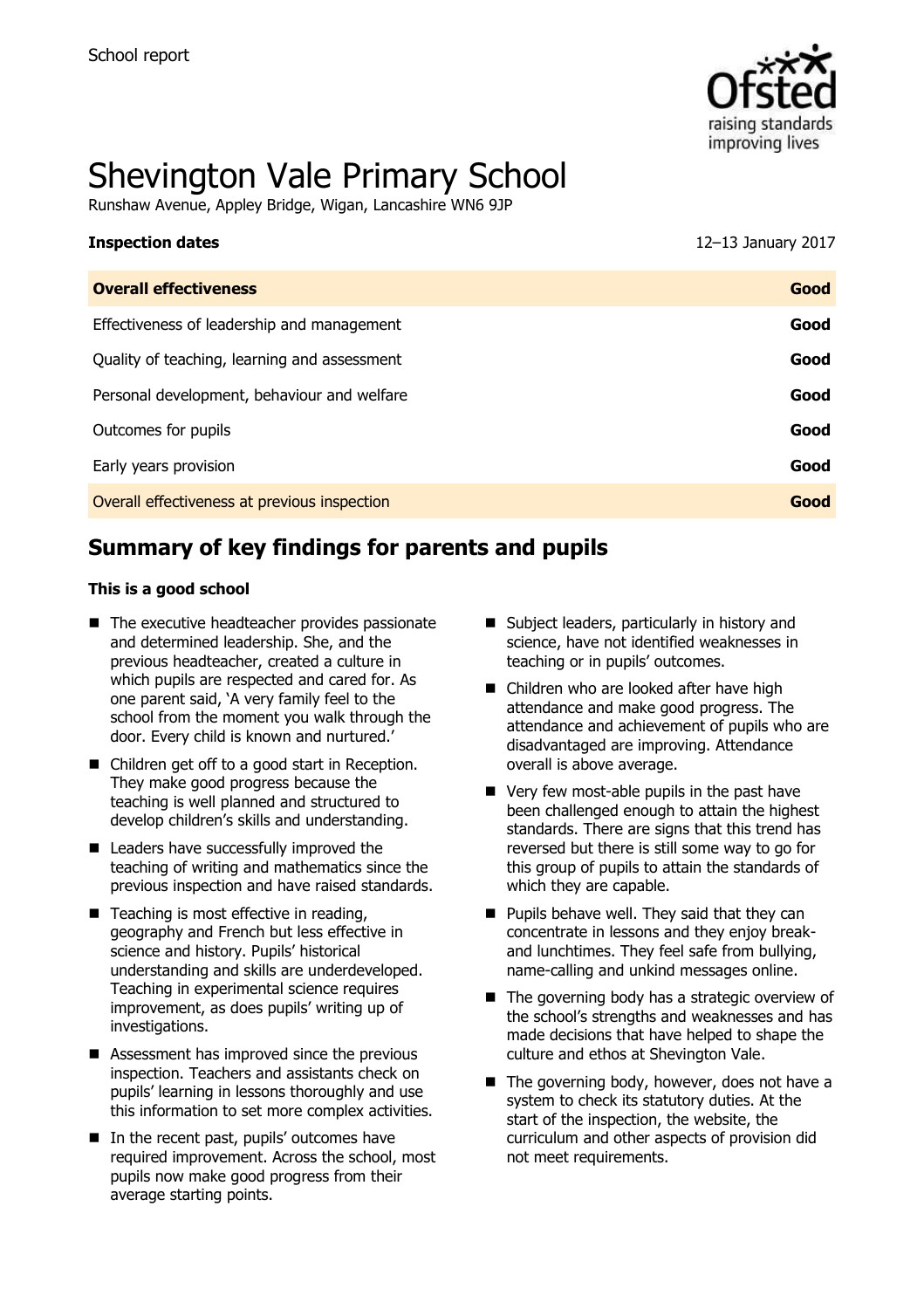

# **Full report**

### **What does the school need to do to improve further?**

- Increase the proportion of pupils attaining the higher standards across the different subjects and in each year group by:
	- making sure that teachers focus on developing pupils' skills and knowledge in each subject
	- reviewing the quality of worksheets to ensure that activities extend pupils' thinking and provide space for pupils to write.
- **IMPROVE THE IMPACT OF SUBJECT AND MIDDE EXAM** DEPARTMENT And TEACHING, the curriculum and pupils' outcomes in history and science, so that:
	- pupils' historical knowledge improves, as does their ability to put events, people and periods of history into chronological order
	- pupils' reporting in experimental science makes better use of technical vocabulary, scientific explanations and mathematical graphs and charts.
- Devise a system for the governing body to regularly check whether the school complies effectively with all of its statutory duties and to gather more precise assessment information by making sure that:
	- all of the contents of policies and of the website meet requirements at all times
	- the governing body has more detailed information about teaching and the curriculum, particularly in history and science, and about outcomes for groups of pupils at Shevington Vale.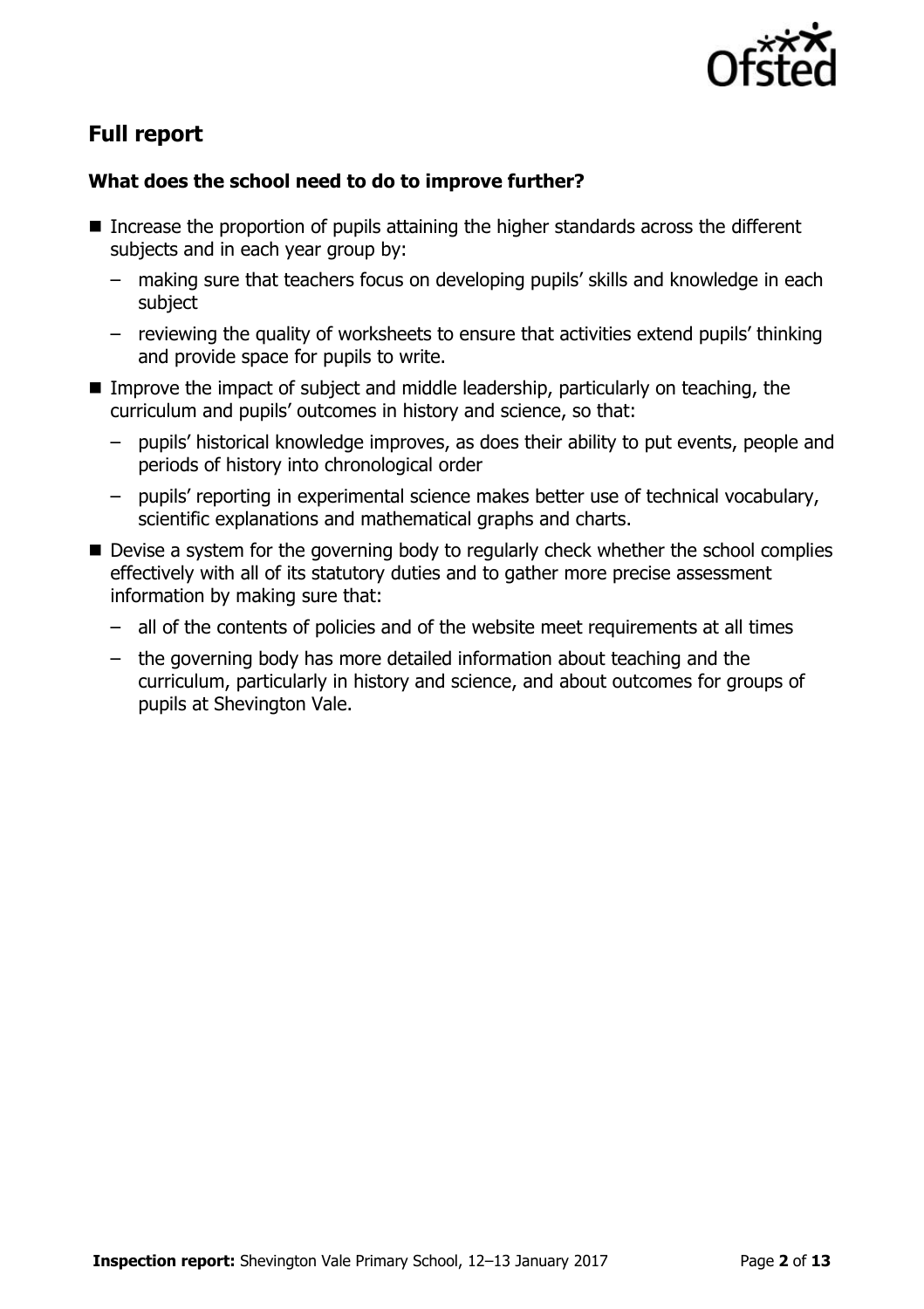

# **Inspection judgements**

#### **Effectiveness of leadership and management Good**

- The newly appointed executive headteacher provides passionate and determined leadership. Although only a few days into the job, she has been at the school in a different role. She has a thorough and detailed knowledge of the families at Shevington Vale, which helps her to provide pupils with the necessary care and support. Staff morale, as judged by the responses to Ofsted's survey, is high. Staff are keen and motivated and provide good role models for pupils. The school is popular with parents. A typical comment to the online survey was, 'The staff and headteacher are very friendly and approachable and the school has a very open family feel where everybody looks out for each other.'
- There have been a number of improvements since the previous inspection, including the quality of assessment, the teaching of mathematics and the quality of equipment for pupils to use. The federation improvement plan includes the school but improvement planning does not fully reflect relative weaknesses in pupils' outcomes identified at Shevington Vale. Leaders have secured improvements by delivering effective training and through supportive performance management.
- The leadership of English and mathematics is increasingly effective and has reversed the weaknesses from 2015 and 2016. Middle leaders have been effective in improving teaching and pupils' outcomes in reading and writing.
- The curriculum is effective in a range of subjects, including English, mathematics, French, geography, physical education (PE) and sport, where it enables pupils to build on their skills and knowledge and to be ready for secondary school.
- The curriculum is not sufficiently challenging for the most able pupils in history and science. Leaders had not identified relative weakness in teaching in these subjects. Teaching does not ensure that the skills and depth of knowledge identified in the national curriculum are fully covered. As a result, the history curriculum and the experimentation element of the science curriculum are not challenging enough. Some parents identified challenge for most-able pupils as an area for improvement in their response to the Parent View survey.
- British values are a key aspect of the curriculum. Pupils develop a good understanding of democracy within school and take an active role in changing aspects of school for the better. They debate and discuss issues and bring items for the school to discuss in assemblies. They have a less well-established knowledge about democratic institutions such as local councils and members of parliament. The staff are successful in encouraging pupils to respect people from different countries, races and religions, as well as people who have different sexualities, genders or abilities. The curriculum, however, is over-dominated by White men in history, science, music and art. There are few women studied in the curriculum or people from different ethnicities and religions.
- The school makes good use of the PE and sport premium. The sports coach enables teachers to learn how to teach sport skills, thus providing a legacy for the future. He has increased the number of pupils involved in competitive sport and increased the range of extra-curricular clubs available.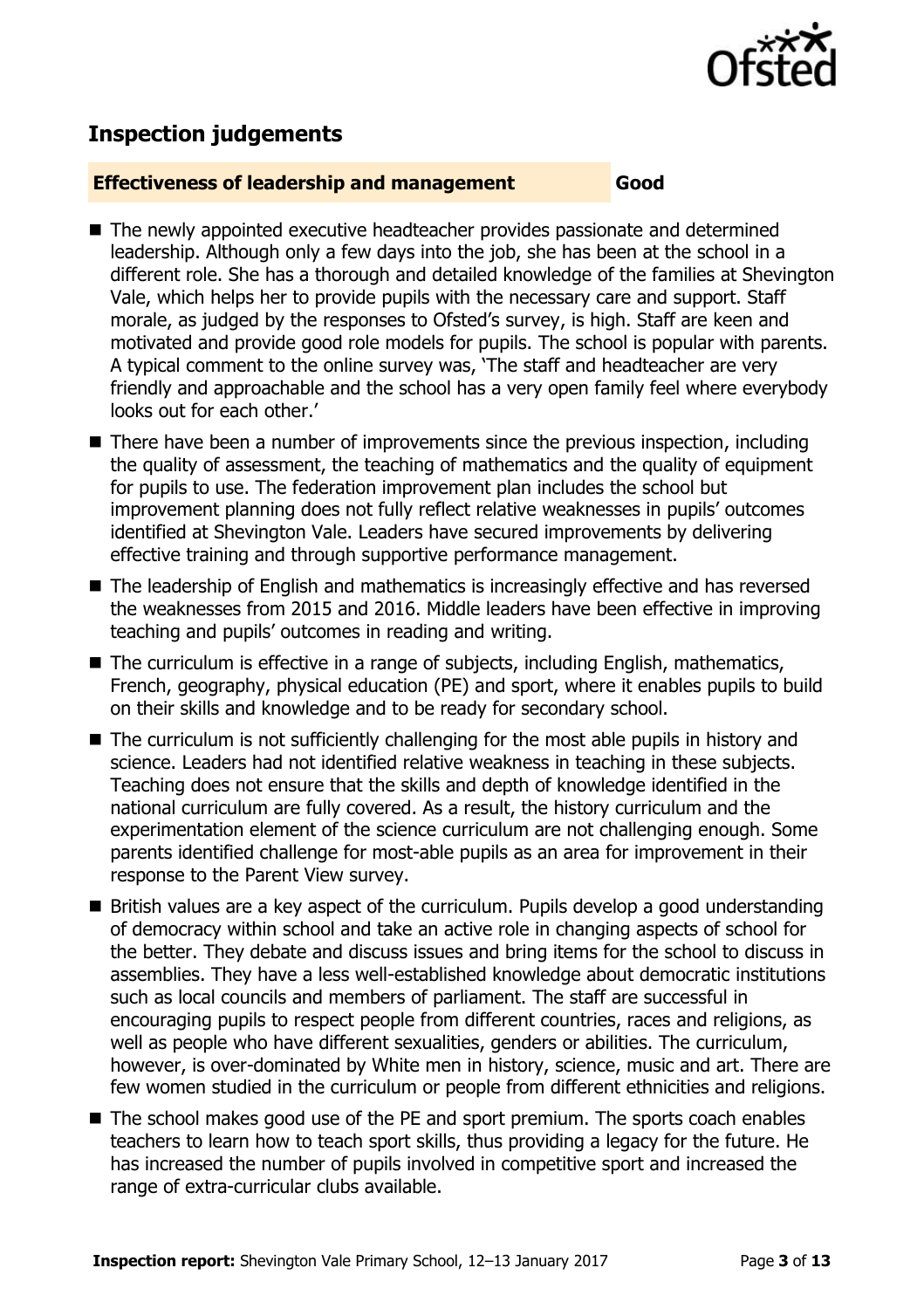

- The school has spent the pupil premium grant wisely. Disadvantaged pupils' progress and attainment are in line with those of other pupils nationally and in the school. There is a need to target the grant more to accelerate the progress of disadvantaged middleability pupils to challenge them to become higher attainers.
- The school is outward looking and has approached external specialists, including the local authority, for support. As a result of the support, provision and children's outcomes in the early years have improved, as has the quality of teaching in writing. In other aspects, external support from the local authority has not been useful. The school's information report for pupils who have special educational needs and/or disabilities follows the Wigan model but at the start of the inspection did not meet national requirements. By the end of the inspection, all of the required information was present. The local authority's model for school-to-school support has not monitored provision well enough to be able to point out relative weaknesses to leaders.

#### **Governance of the school**

- The governing body maintains an effective strategic overview of the school and helps to shape its direction, culture and ethos. It has a general overview of the quality of teaching and of assessment information, including data, but this is not precise enough. This hampers the governing body's ability to make effective school-level decisions about staff deployment or the use of resources. This means, for example, that the governing body had not picked up in enough detail the concerns about boys' writing, the performance of the most able pupils or the quality of the curriculum in history and science.
- The governing body makes effective strategic decisions for the whole federation. Governors ask challenging questions to leaders and often wrestle with and strongly debate decisions to be made. They are knowledgeable and are able to bring good support and guidance to school leaders.
- At the start of the inspection, governors had not ensured that the correct information was presented on the website, to ensure that the national curriculum was followed and the policies contain the required information. By the end of the inspection, almost all of the policies and details on the website had been corrected but there is no system for checking whether the school complies with its obligations.

### **Safeguarding**

■ The arrangements for safeguarding are effective. Pupils feel safe in school and protected. They cited the high fence, security systems and the tight monitoring of pupils' use of websites as some of their reasons why they feel safe. Parents agree. A typical comment to Ofsted's survey was, 'Staff are approachable and the school provides a safe and friendly environment for learning.' Safeguarding has a high profile. Health and safety and child protection issues are discussed at each staff meeting and leaders update staff about any changes to or breaches in safeguarding. Staff are kept aware of safeguarding requirements through regular training.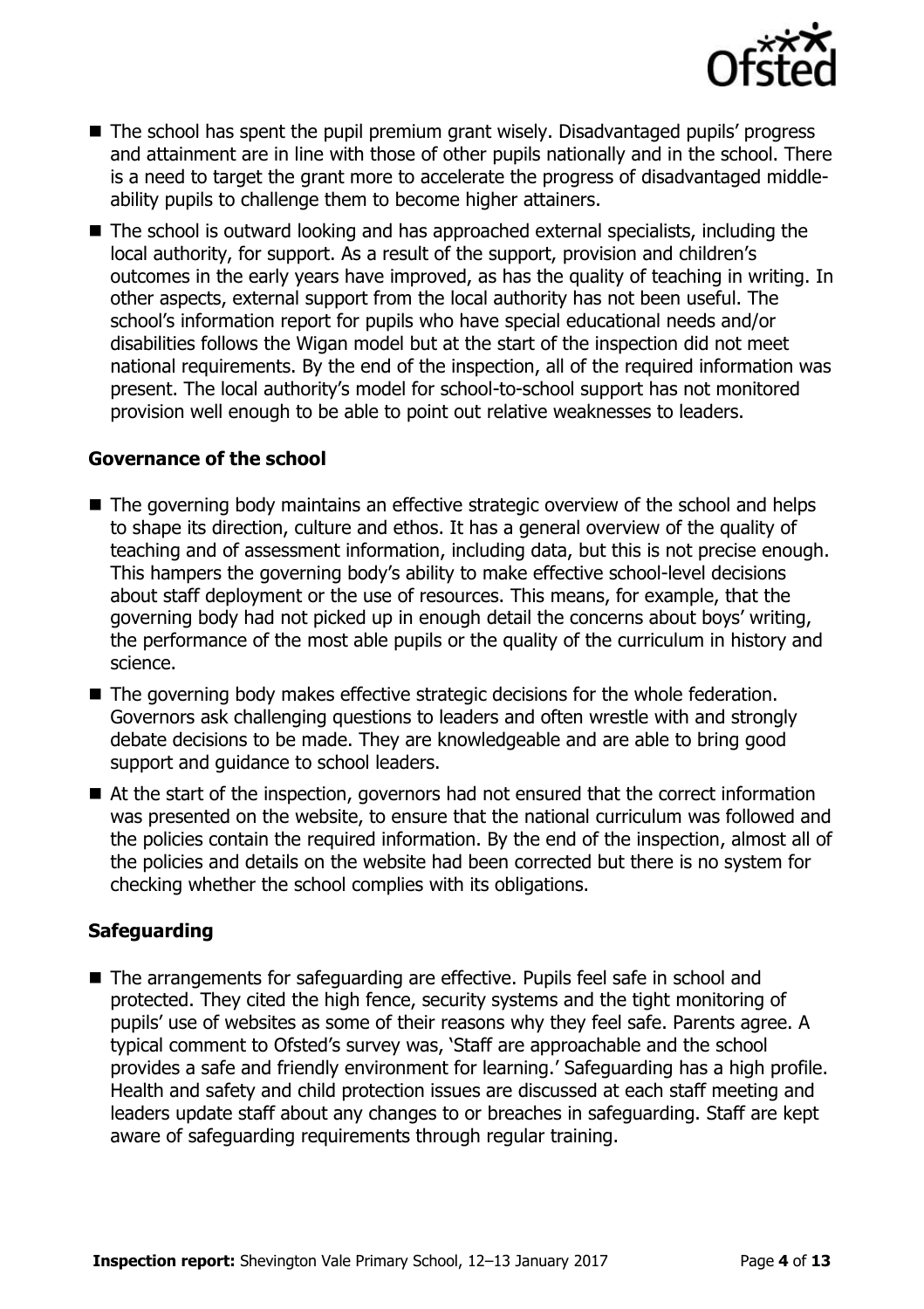

■ There is a good system to track pupils' attendance to make sure none is in danger of becoming missing in education. The school works well with other agencies such as social care and speech therapy services. Staff are resilient and determined despite healthcare workers not attending reviews. Children who are looked after are supported well and are safeguarded vigilantly.

#### **Quality of teaching, learning and assessment Good**

- Teachers use their good knowledge in English, mathematics, French and geography to plan effective lessons and activities that develop pupils' knowledge and understanding. They give clear explanations and demonstrations. During the inspection, they made particularly good use of resources in science and French.
- The teaching of reading has been successful in raising the proportion of pupils attaining the expected level in their use of phonics by the end of Year 1. Pupils read with intonation, confidence and fluency. In geography, for example, Year 5 pupils used their knowledge of letters and the sounds they represent to successfully break down complicated town and place names from Ordnance Survey maps into different sounds.
- **Pupils said that the teaching of writing had improved since the previous inspection. The** new system, they said, enables them to think and talk about what to write, which helps them remember when they put pen to paper. There are also some good opportunities for pupils to write in geography. In contrast, their writing up of experiments in science is underdeveloped. Poorly chosen worksheets hamper the amount and the complexity of writing because pupils are only asked to write an odd word, phrase, caption or sentence. In addition, in science, the graphs, charts and mathematics are at a lower level than the pupils are using in mathematics lessons.
- **Pupils said that the teaching of mathematics had also improved since the previous** inspection. Inspection evidence agrees that activities are more challenging and pupils are asked to think about and explain their calculations and to solve more problems.
- **Parents overwhelmingly believe that their child is taught well and receives appropriate** homework.
- Assessment has improved since the previous inspection. Teachers and other adults monitor the room well to check on pupils' answers, thinking, ideas and understanding. In one example a teaching assistant in a science lesson alerted the teacher to a pupil's very good understanding of light, which enabled the teacher to take that pupil's knowledge and understanding further. Adults provide pupils with useful feedback to make pupils think and to improve their work. Pupils said to the inspector that they like the newly introduced assessment system as it helps them check on their own progress and learning.
- Teaching in history requires improvement. Teachers sometimes provide pupils with worksheets that contain historical inaccuracies or generalisations that harm the development of pupils' historical knowledge. Similarly, in their instructions and explanations, some teachers do not have the historical knowledge themselves to teach the subject. Pupils' writing in history is too simple for their abilities and pupils do not use the terminology or historical vocabulary that they should be learning.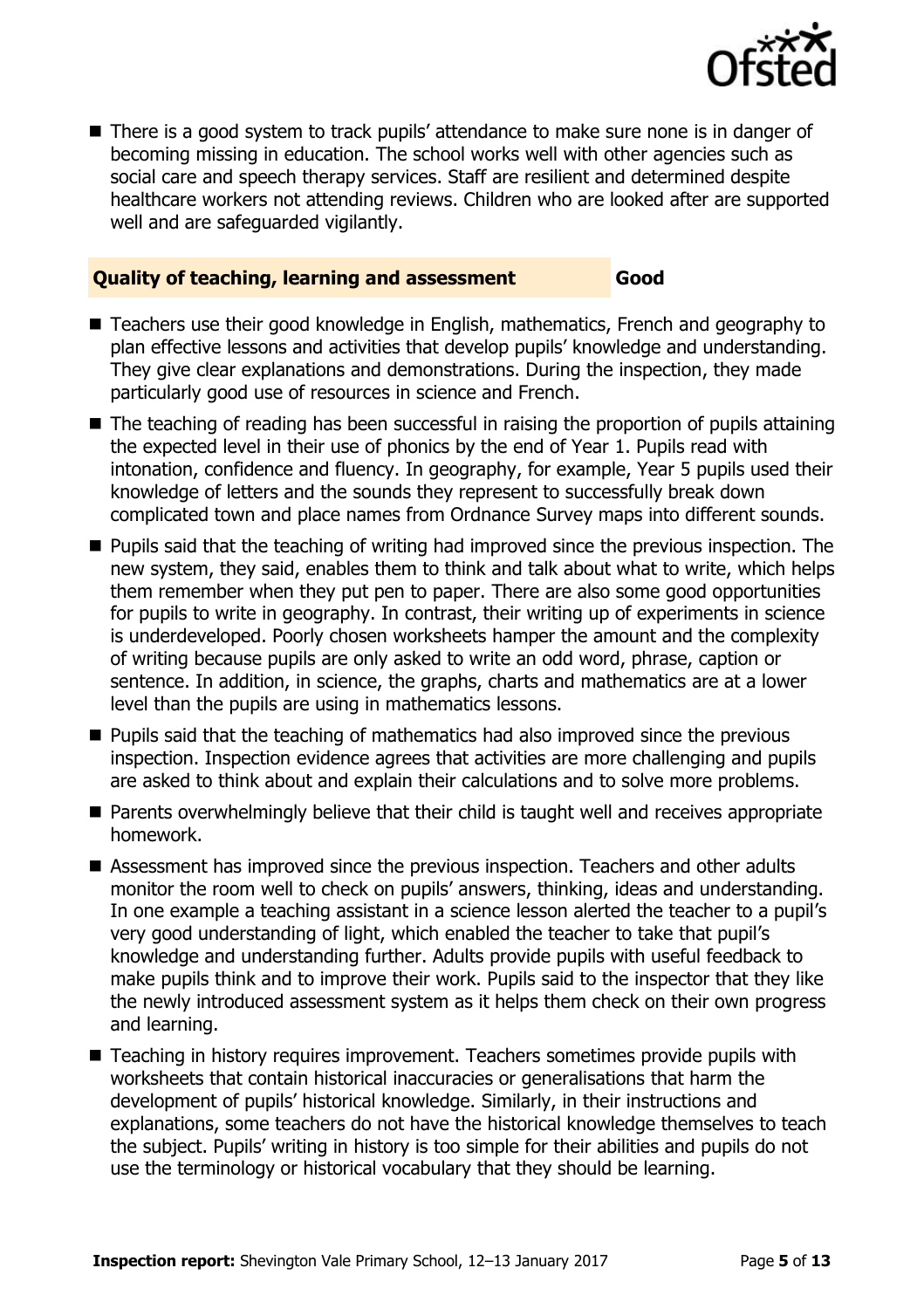

#### **Personal development, behaviour and welfare Good**

#### **Personal development and welfare**

- The school's work to promote pupils' personal development and welfare is good. Pupils are self-confident and articulate. This was demonstrated in an effective assembly which was led from start to finish by the 'young governors'. They asked for ideas about how to improve lunchtimes, accurately scribed pupils' responses and summed up the minutes that had been taken. Pupils readily take up roles and jobs around the school.
- $\blacksquare$  Pupils are taught how to stay safe. The overwhelming proportion of parents and staff agree that pupils are safe and protected, verified by pupils' own responses. Several staff have received training in paediatric first aid and there are few accidents. Pupils said that they felt safe because of the high fencing and very good monitoring of websites that they access.
- **Pupils said, verified by logs of behaviour incidents, that there is no racism and anyone** from a different country or racial background would be safe at the school. Similarly, they said that there was no homophobia or other types of name-calling. There have been a very small number of incidents of cyber-name-calling but they felt that the staff do a good job in preventing these from happening.
- Shevington Vale is inclusive and staff promote diversity well. They identified an issue in the community of negativity towards and misunderstanding about refugees so they embarked upon an effective programme of activities to build pupils' respect for and understanding of people seeking refuge.

#### **Behaviour**

- The behaviour of pupils is good. Attendance overall is above average. The school's published performance information indicates that disadvantaged pupils in 2016 were frequently absent. However, some of these absences were because of significant medical needs or parents taking pupils on holiday against the school's wishes. Children who are looked after have excellent attendance.
- $\blacksquare$  The overwhelming majority of parents feel that the school does a good job in making sure that pupils are well behaved. Pupils said that around school at lunch- and breaktimes, behaviour is good because there is more equipment to use and play with and because people show each other respect.
- **Pupils and staff said that behaviour has improved in the last two years. Pupils are now** respectful, self-regulating and use good manners. They are a credit to the school. Their good behaviour plays a significant part in the good progress they make because teachers lose little time in getting their classes to listen or respond. Pupils are keen and attentive, work well collaboratively and readily share equipment, resources and roles. Occasionally pupils lose interest in their work and become fidgety.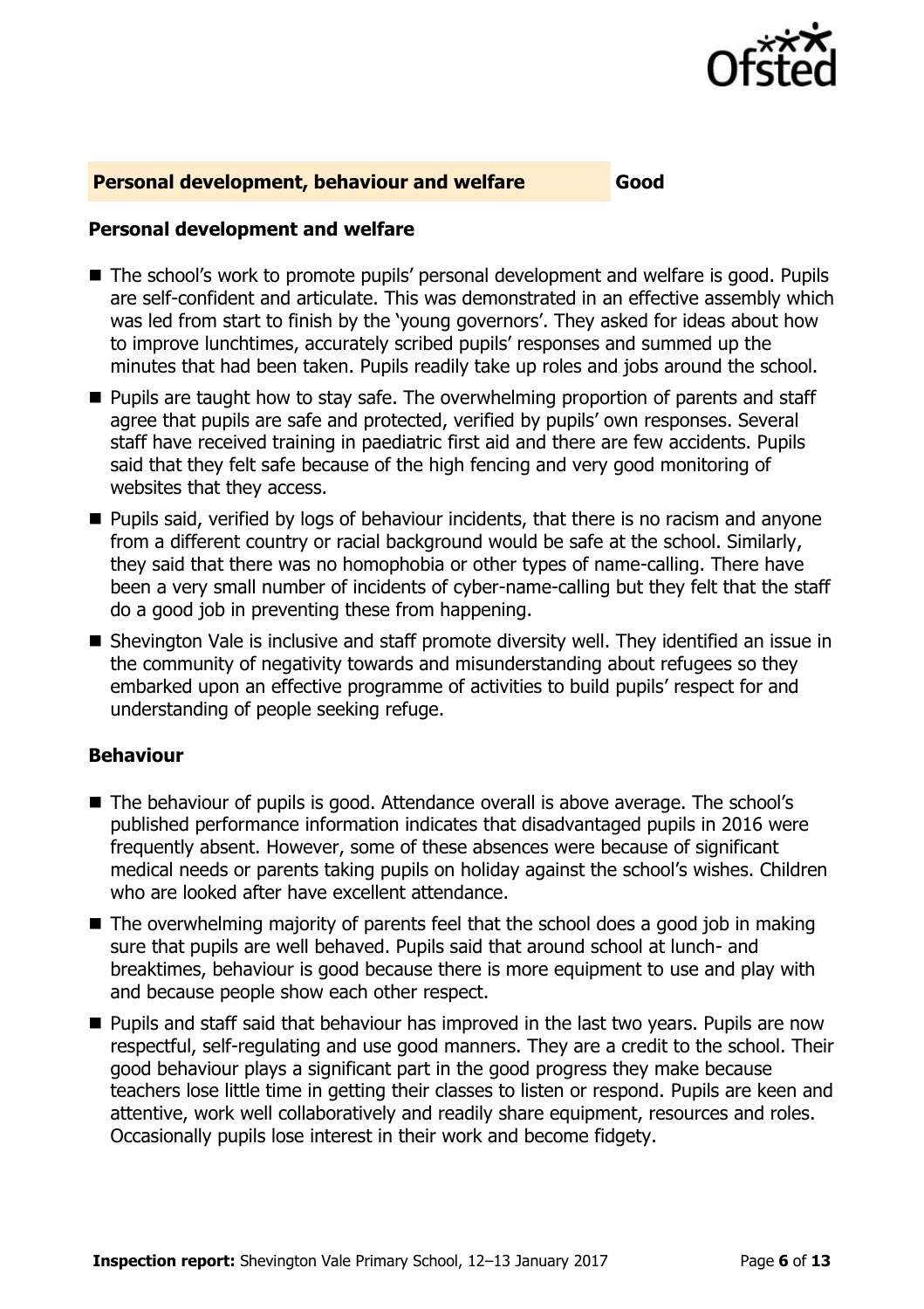

#### **Outcomes for pupils Good**

- $\blacksquare$  The progress made by pupils currently on roll is good. It marks a considerable improvement on outcomes in the past two years, when pupils' attainment and progress had required improvement. Boys' writing and pupils' achievement in mathematics had been concerns, as had the attainment of the most able pupils. These issues are now being addressed and progress is accelerating.
- **Pupils'** work and the school's assessment information indicate that they are now making good progress in writing. One boy, typical of many, at the start of the year could only write short, very simple sentences of a quality below the standard expected for his age. By the end of the autumn term he was catching up and writing more complex sentences with accurate punctuation. Pupils' writing in history and science requires improvement. In these subjects pupils write only basic sentences with overly simple vocabulary.
- In reading there has been an increase in pupils attaining the expected standard in phonics. In class, pupils make plausible spellings using their knowledge of the sounds that letters represent when they read and when they spell. Year 1 pupils, for example, made very good attempts at writing 'chocolate,' 'summer' and 'heat'. Pupils in older year groups also use their phonics knowledge to read and to spell tricky words.
- In mathematics, pupils' progress is quickening and their attainment rising. The executive headteacher has identified the weaknesses and has identified training needs for staff in developing pupils' skills in problem solving and thinking about mathematics. Throughout the school in mathematics, a higher proportion of pupils than in the last two years of published assessment information are working at the expected level for their age and a higher proportion are working at greater depth. In 2016, for example, the current Year 3 class attained above-average standards in mathematics. Pupils told inspectors that they are solving more problems than they have done in the past and are asked much more than they used to be to explain their answers, methods and thinking.
- $\blacksquare$  In science, pupils develop the scientific knowledge and understanding they need to be ready to take on the subject at secondary school but the investigative science requires improvement. The quality of scientific diagrams, charts, measures and graphs is not high enough. Similarly, their explanations, conclusions from data and their scientific writing are too simple.
- In history, pupils' understanding of how time periods, civilisations and people fit in chronological order is underdeveloped. This in part is because of how the curriculum has been devised. In contrast, pupils' use of geographical terminology and vocabulary is good. They routinely consult maps and keys and develop their understanding of physical and social geography. Their writing about volcanoes, for example, was complex and full of geographical terminology.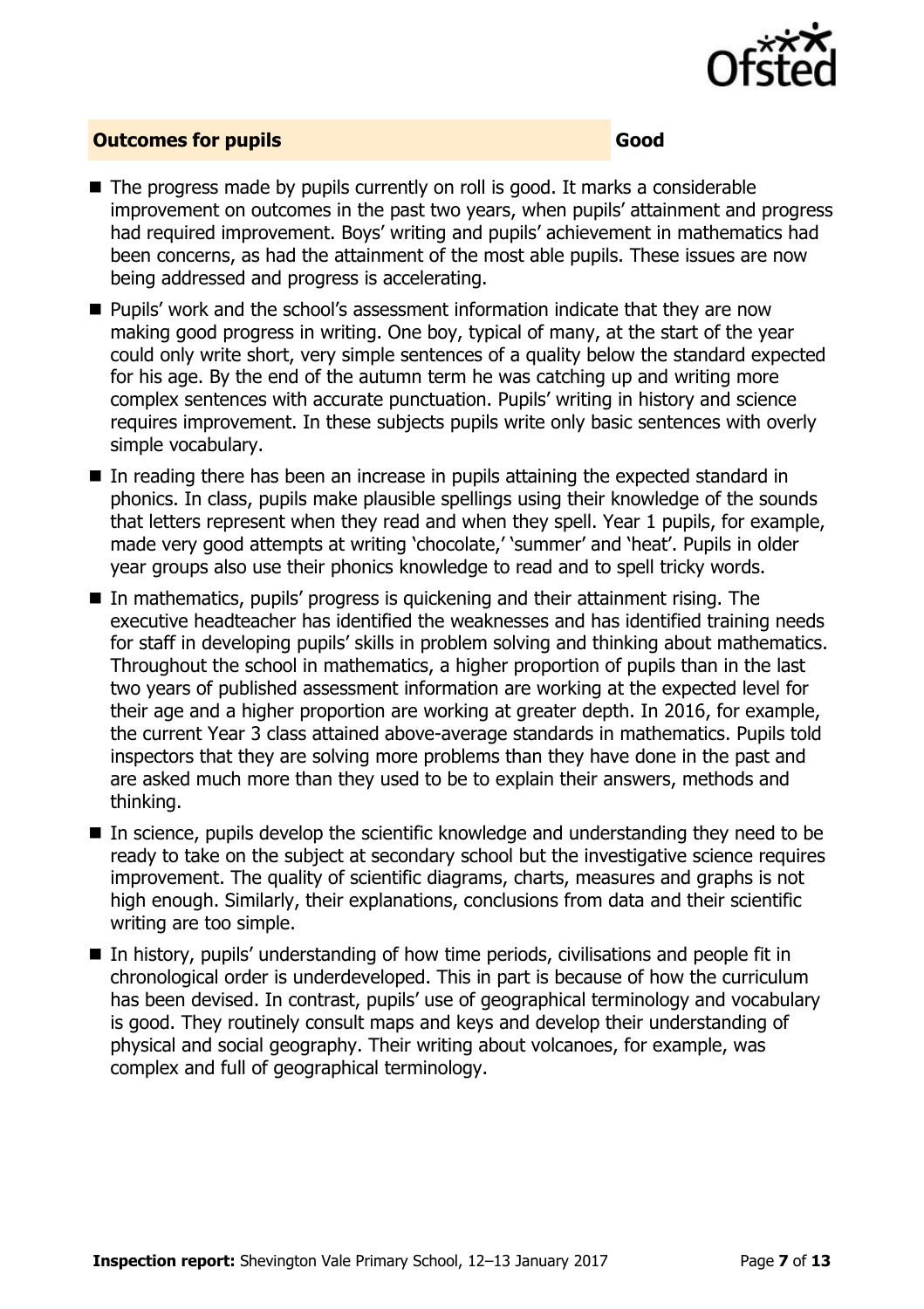

- There are very few pupils identified as disadvantaged, which means that published assessment information can be misleading. The children who are looked after make good progress and achieve well. Disadvantaged pupils make average progress in reading, writing and mathematics. The staff recognise that more needs to be done to challenge as well as nurture this group of pupils so that more of them attain the highest standards. The school had not, until this inspection, precisely identified their barriers to learning and progress, which means that although the pupil premium grant has been spent effectively, it could have been targeted more precisely.
- There are very few pupils who have special educational needs and none has a disability. Overall, this group makes good progress, but for a very small number, the small-group work and targeted teaching have not been successful. This is in part because the extra support has not been aimed precisely enough at each pupil's needs.

#### **Early years provision Good Good**

- Teaching and pupils' activities are well structured and planned to enable children to learn well and have a positive experience throughout the Reception Year. Children concentrate and persevere on activities and select their resources and equipment themselves. Outdoors, for example, a group of boys and girls worked well with construction materials, manipulating saws and other resources to create a 'spaceship.' Other children spontaneously created games or recounted songs relating to their current work on animals. Children enjoy and celebrate their successes and achievements.
- The curriculum is interesting and has a positive impact on children's learning. The teacher, in the summer holidays, asks parents to create a summer scrapbook detailing children's likes, dislikes, skills, knowledge and important information. These books are then used effectively to shape the topics and the learning over the year. The topic on animals, for example, emanated from the scrapbooks indicating children's interests in animals.
- Transition into Reception is smooth and well managed. As one parent commented, 'The transition to school (from the on-site Nursery provider) was a very easy one.' Transition into Year 1 is also smooth. Children learn in the summer how to get ready for how Year 1 pupils learn. Assessments of what children know and can do are verified and checked by the Year 1 and the Reception teacher together. This allows the Year 1 teacher to know exactly what to start teaching at the beginning of September; children are ready and well prepared for Year 1.
- Children make good progress from their starting points. The proportion attaining a good level of development by the end of Reception has increased in each of the last four years and in 2016 was above the national average.
- Children's reading skills are above those of other children nationally by the end of Reception, although some pronunciations of sounds that letters or groups of letters represent are not always accurate.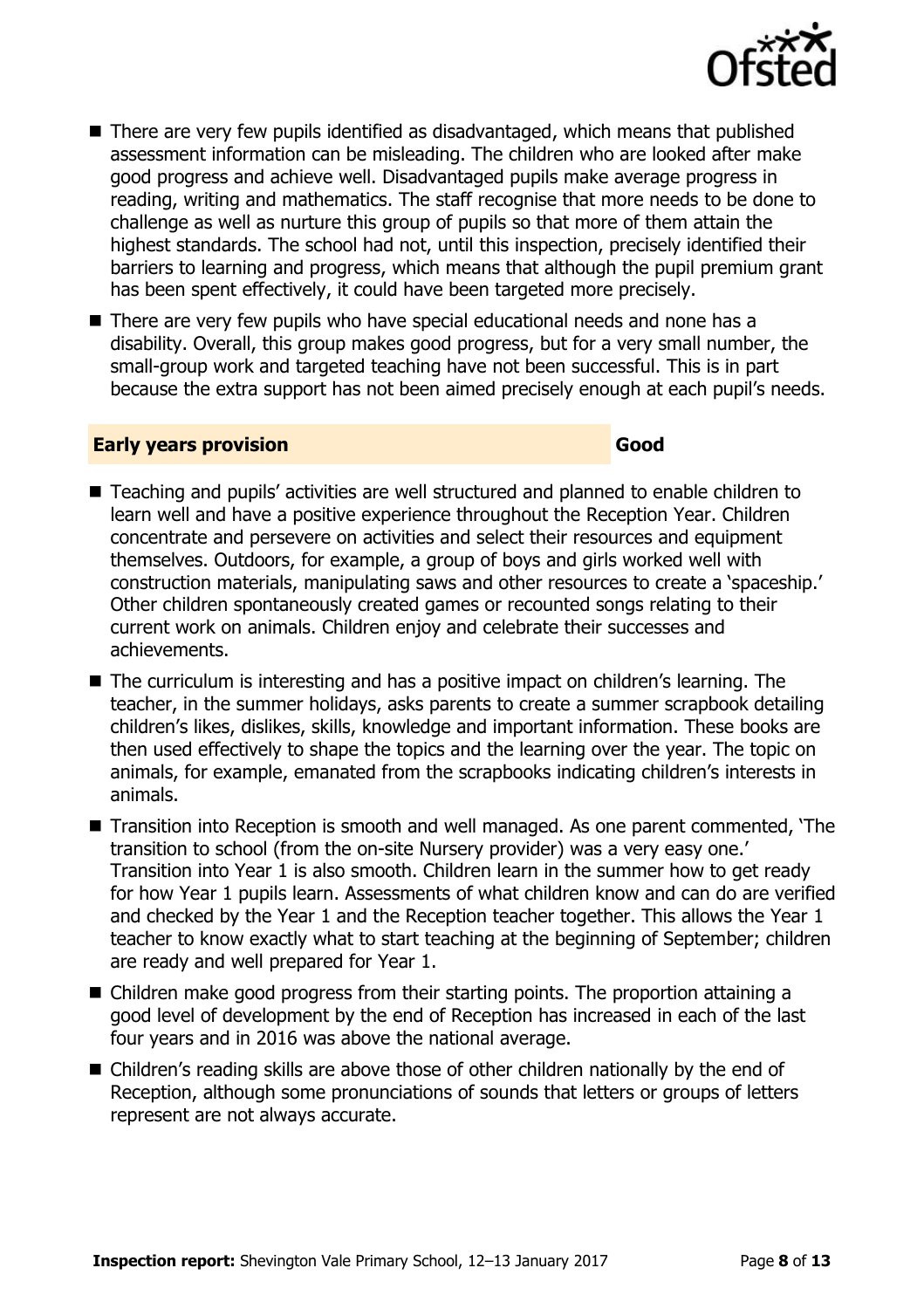

- Children's attendance is good at over 95%. They are taught successfully how to use good manners, and to be polite and follow Reception's rules and regulations including how to act safely. Their behaviour is good, although there is some fidgeting and messing around, particularly when having to wait for an adult.
- Children are safe and well looked after and protected by staff. Children are involved in daily risk assessments of the indoor and outdoor areas and this is an excellent part of the school's provision.
- The early years leader made amendments to teaching and to the curriculum by analysing assessment information from the last few years. She increased the number of writing opportunities there are because the assessments indicated that boys' writing lags behind other areas of learning by the end of Reception. These actions appear to have been successful and boys' writing is improving.
- Diversity is promoted well through the curriculum, particularly in relation to gender, race and religion. For example, boys were cast as angels and girls as wise men and shepherdesses in the Christmas nativity performance. Children selected their own roles in the performances.
- The early years leader works well with colleagues in other schools. For example, she attends briefings and assessment moderations to ensure that termly judgements are in line with those of other schools. There are also good links with training providers.
- **Monitoring by the early years leader has not picked up some aspects of practice that** should be improved. Adults in the early years do not always pronounce the sounds that letters represent correctly and so although children make good progress in reading, they pronounce some of the sounds incorrectly.
- The school has not been served well by the system to record assessment used by the local authority. Children clearly enter with skills and levels of development that are typical for four- and five-year-olds, yet the local authority tracker records their 'onentry' skills as well below average. As a result, the school has an overly positive assessment about the quality of provision and outcomes for children.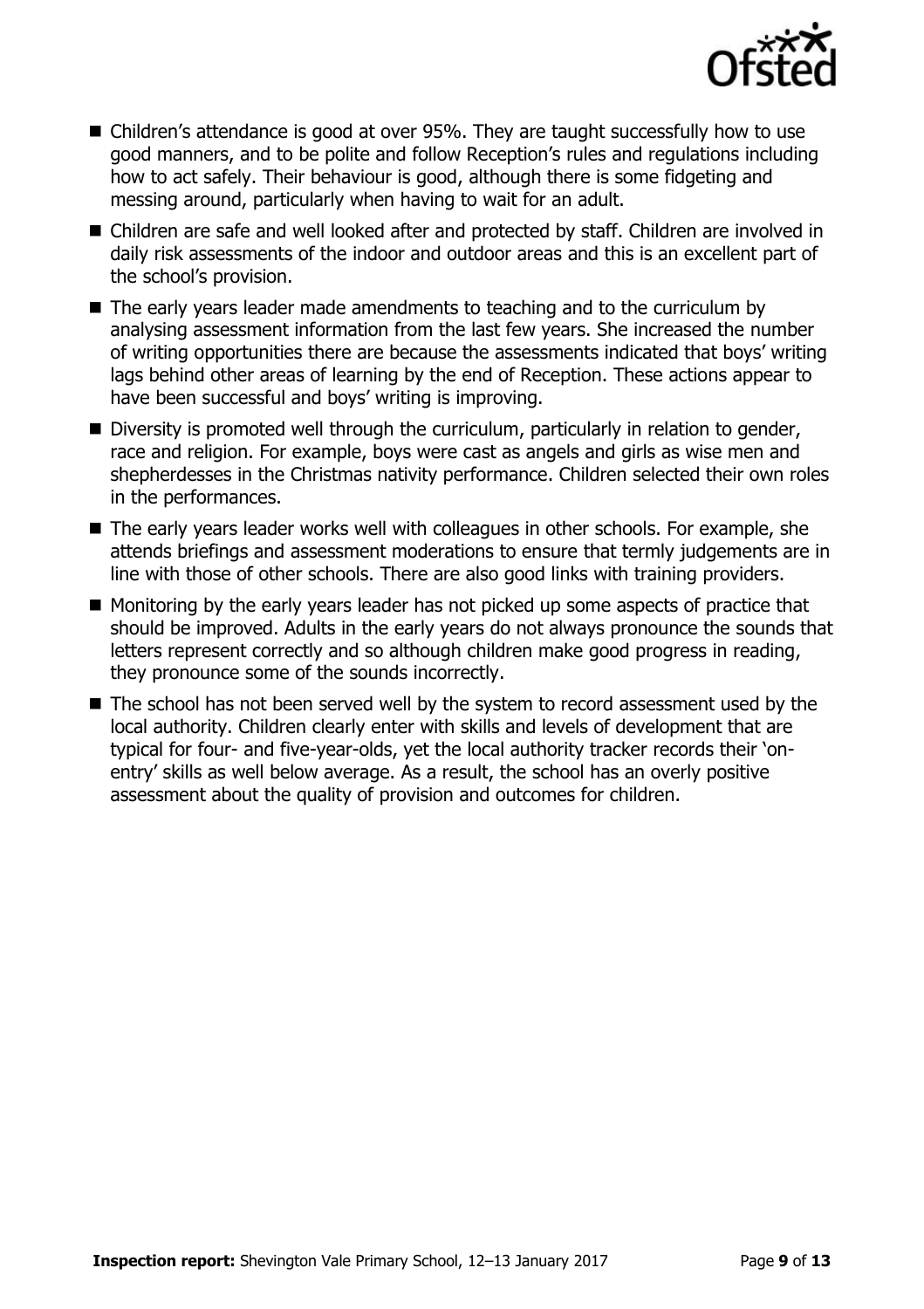

# **School details**

| Unique reference number | 106429   |
|-------------------------|----------|
| Local authority         | Wigan    |
| Inspection number       | 10024350 |

This inspection was carried out under section 8 of the Education Act 2005. The inspection was also deemed a section 5 inspection under the same Act.

| Type of school                      | Primary                                     |
|-------------------------------------|---------------------------------------------|
| School category                     | Maintained                                  |
| Age range of pupils                 | 4 to 11                                     |
| Gender of pupils                    | Mixed                                       |
| Number of pupils on the school roll | 137                                         |
| Appropriate authority               | The governing body                          |
| Chair                               | <b>Gerard Hurst</b>                         |
| Interim executive headteacher       | Karen Tomlinson                             |
| Telephone number                    | 01257 253559                                |
| <b>Website</b>                      | www.shevingtonvale.org.uk                   |
| <b>Email address</b>                | enquiries@admin.shevingtonvale.wigan.sch.uk |
| Date of previous inspection         | 10 July 2013                                |

### **Information about this school**

- By the end of the inspection, the school met the requirements on the publication of specified information on its website.
- Shevington Vale, Millbrook and Shevington primary schools form a federation. They share an executive headteacher, a leadership team and a governing body. The executive headteacher retired at Christmas and at the time of the inspection the interim executive headteacher had been in post for only a few days. Two newly appointed assistant headteachers had also only been in post for a few days.
- Shevington Vale is much smaller than the average-sized primary school.
- The overwhelming majority of pupils are White British.
- An average proportion of pupils have special educational needs and there are currently none who have a disability.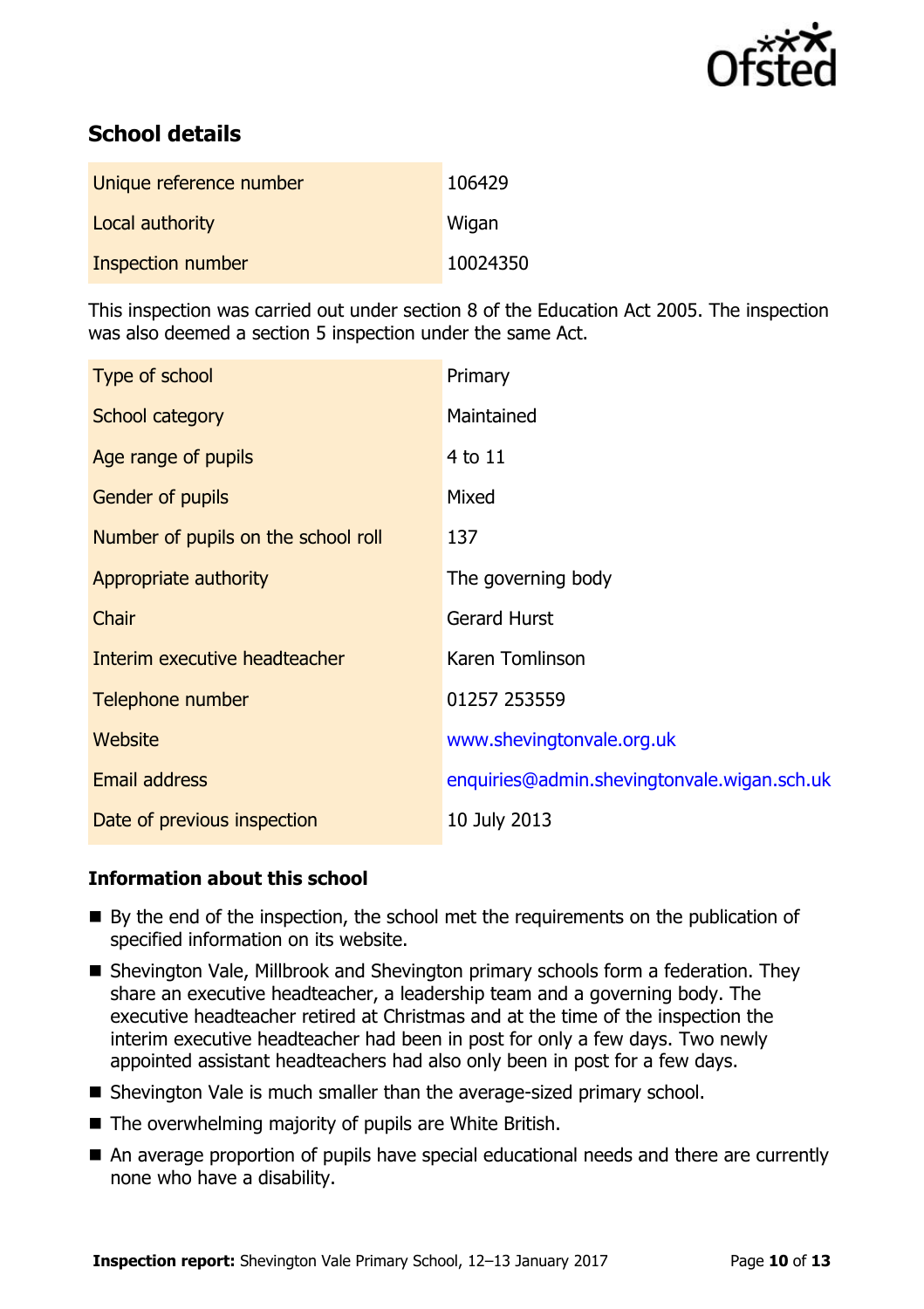

- The school meets the government's current floor standards, which are the minimum expectations for pupils' attainment in English and mathematics by the end of Year 6.
- The school provides early years education on a full-time basis in a Reception class. There is a privately run nursery on the school site which is inspected separately. Its report is available on the Ofsted website.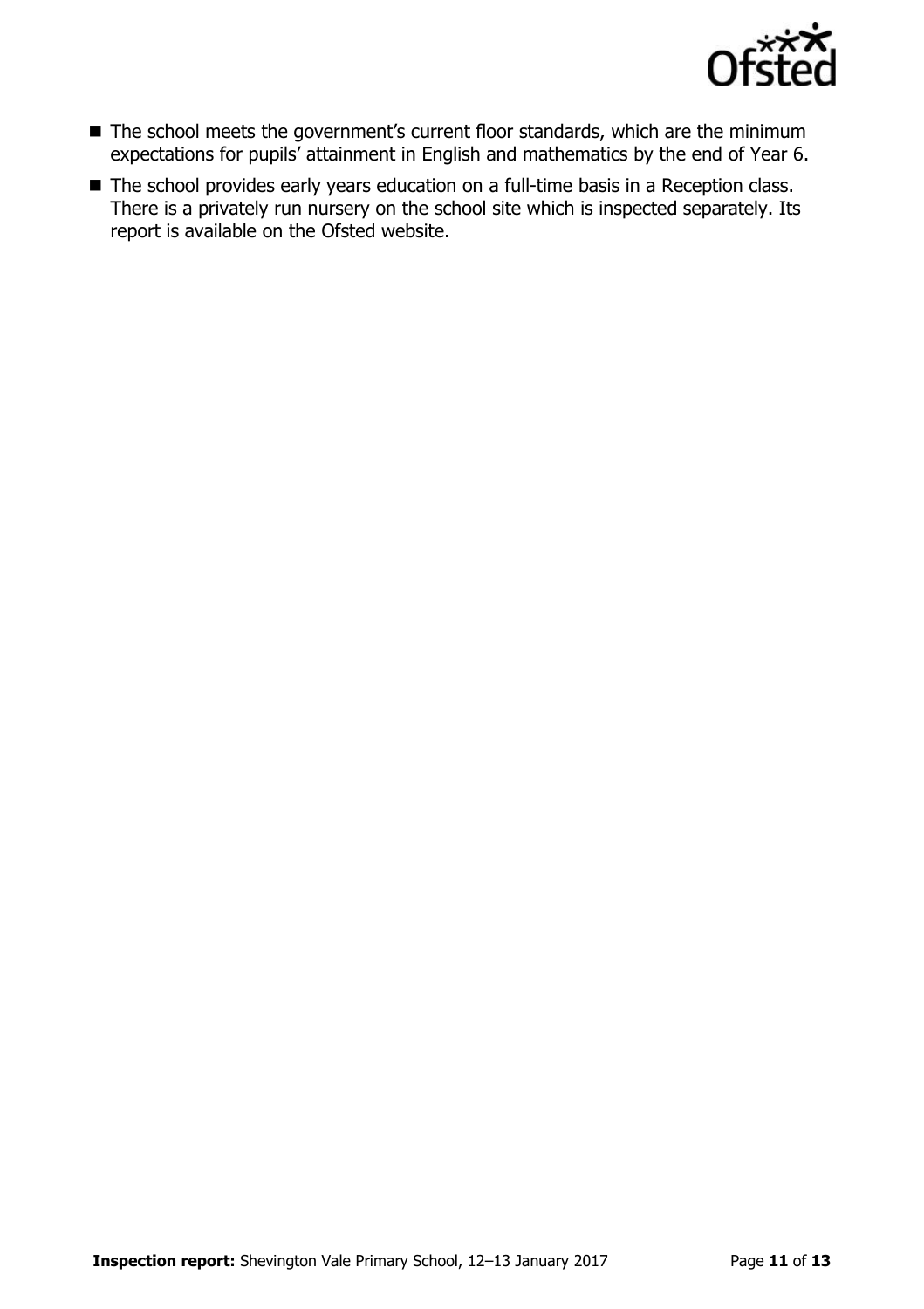

# **Information about this inspection**

- The inspector met with a range of staff, including the headteacher, the federation's inclusion manager and the newly appointed assistant headteachers, as well as six members of the governing body. Seven members of staff completed the online survey and their views were taken into account.
- The inspector met with two groups of pupils as well as talking informally with pupils throughout the inspection. No pupils completed Ofsted's online survey.
- To gather the views of parents, the inspector considered the 75 responses to Ofsted's online survey, Parent View.
- The inspector observed teaching in each class across a range of subjects, including science, French, history, mathematics and English. He also scrutinised pupils' work to see what learning and progress have been like since September 2016.
- The inspector met with the headteacher of the cluster of local schools that represents the local authority.

#### **Inspection team**

Allan Torr, lead inspector **Her Majesty's Inspector**